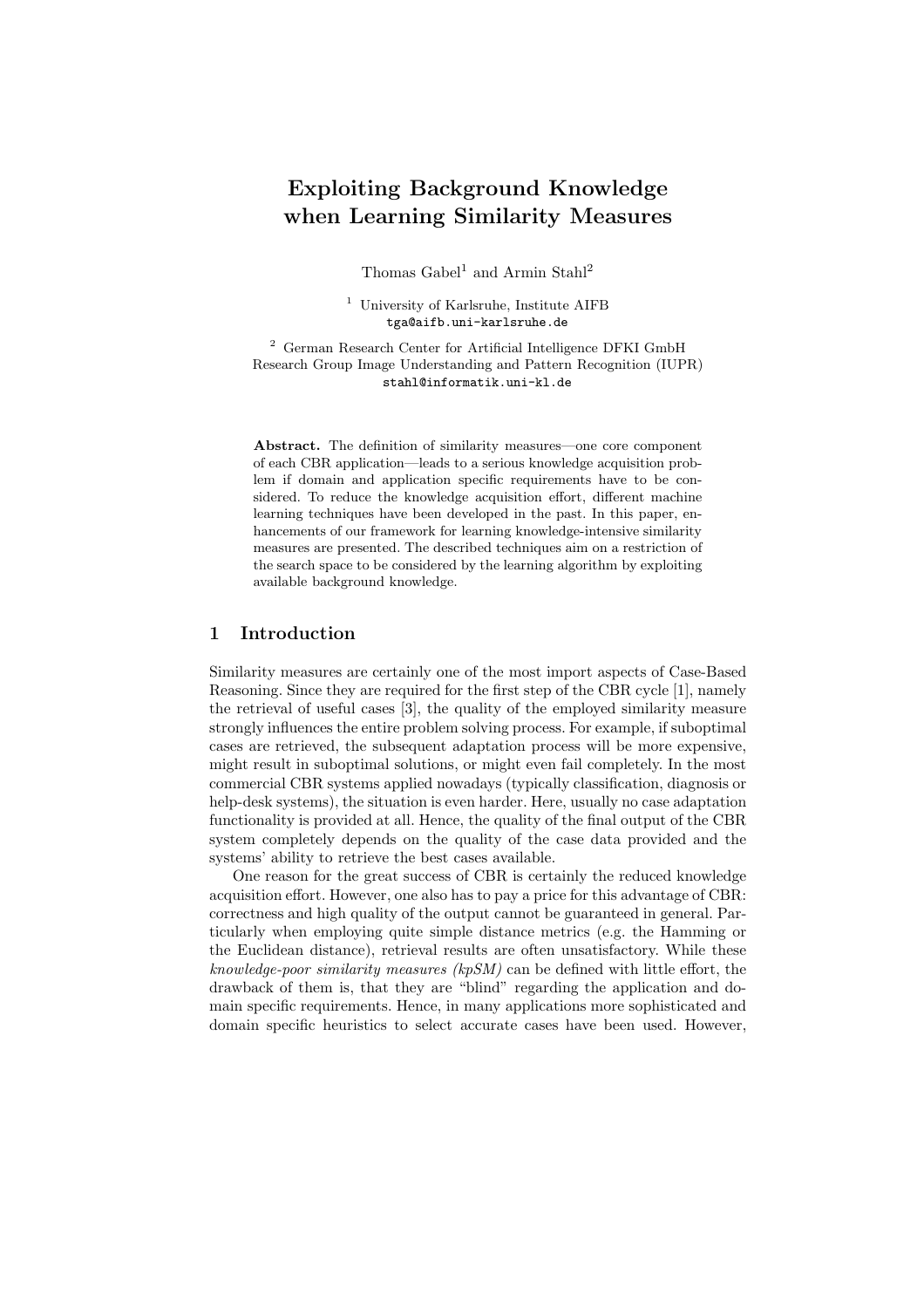when employing such knowledge-intensive similarity measures (kiSM), one is confronted again with a serious knowledge acquisition problem. Domain experts able to provide the mandatory domain knowledge and experienced knowledge engineers able to model this knowledge by using formal similarity measures are required. If such experts are available at all, this results in significantly increased development costs for the CBR application.

In order to avoid this drawback of kiSM, we have proposed to support their definition by applying machine learning techniques [9–12]. The basic idea of this approach is to acquire feedback about the quality of retrieval results from which learning algorithms can deduce proper similarity measures automatically. Although experimental evaluations have shown that our framework allows to facilitate the definition of high quality measures significantly, under certain circumstances some open problems might prevent its application in daily practice.

This paper presents some techniques leading to a broader and improved applicability of our framework. The major idea is to incorporate easily available background knowledge into the learning process in order to avoid typical problems of machine learning, such as overfitting.

Section 2 provides some basics of our learning framework and points out the objectives of the extensions presented in this paper. However, since these extensions described in Section 3 and 4 directly put on our previous work, for more details about our learning approach the reader is referred to [12]. Section 5 presents the results of an experimental evaluation demonstrating the power of the described techniques. Finally, Section 6 concludes with some remarks on related work and further research issues.

## 2 Learning Similarity Measures

In principle, learning similarity measures from some kind of training data is not a novel issue. A lot of work in this direction has been done, for example, in the area of nearest-neighbour classification [13]. Here, one tries to adjust feature weights—which can also be seen as a simple form of a kiSM—by examining pre-classified training data. However, our learning framework [9–12] particularly addressed two novel issues:

- Applicability Beyond Classification Domains. In the last years CBR has become very popular in quite different areas, such as e-Commerce or Knowledge Management. Here, traditional learning approaches originally developed for classification tasks are usually not applicable due to the absence of pre-classified data required for learning. One of our objectives was the development of a learning framework suited for a broader range of CBR applications. This framework is based on a particular kind of training data, called utility feedback, where the cases' utility has to be estimated by some similarity teacher. This similarity teacher might be, for example, a human domain expert, the users of the system or some software agent [9].
- Learning of Local Similarity Measures. Besides the definition of attribute weights, successful CBR tools applied nowadays also allow the specification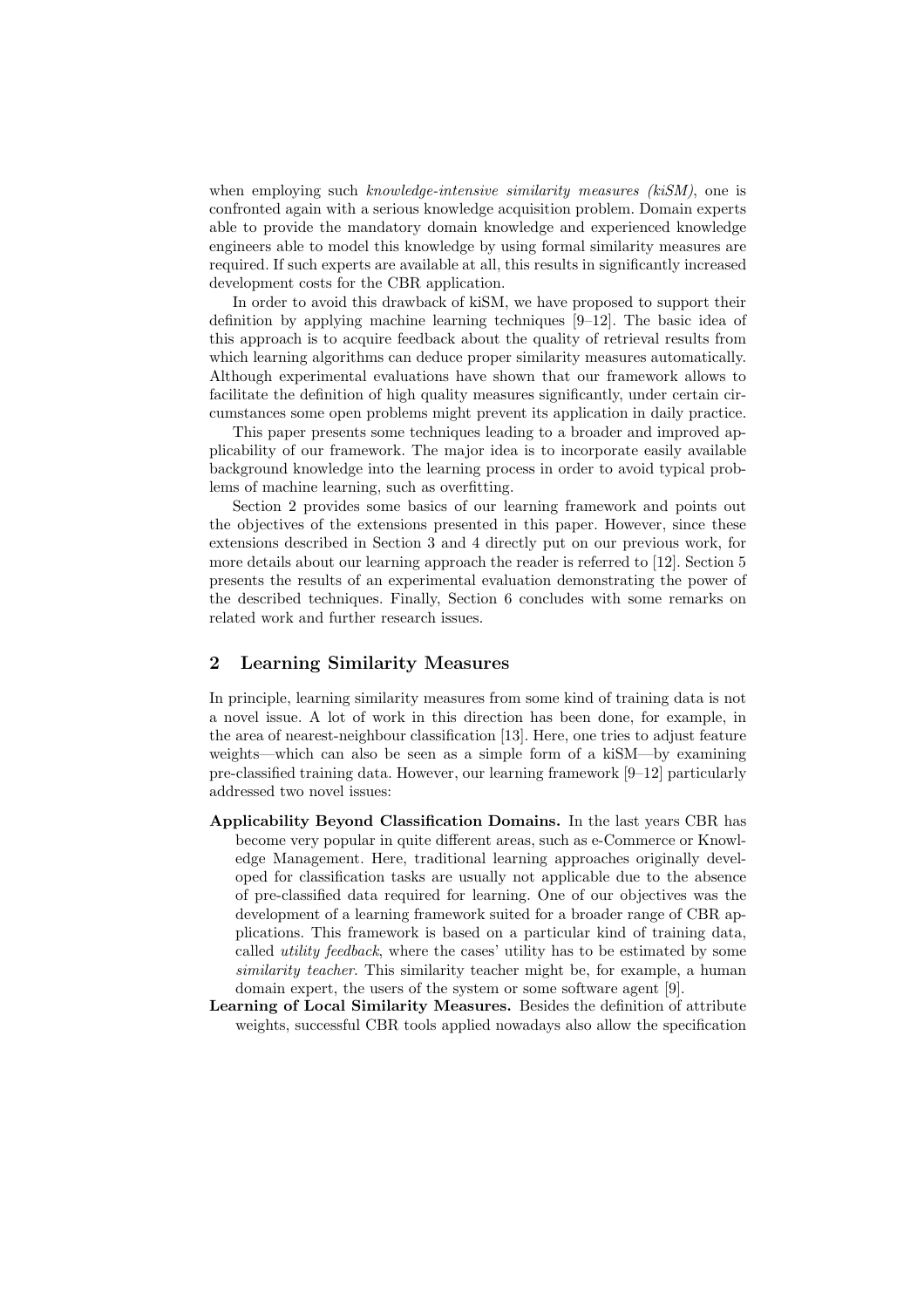

Fig. 1. Modelling Local Similarity Measures

of so-called local similarity measures. These measures are responsible for the similarity calculation regarding one single aspect of the case representation<sup>1</sup>, i.e. the local similarity between the query and the case value of a particular attribute. Depending on the data type of the attribute, quite different representation formalisms are used for modelling local measures (compare Figure 1). These measures can be used to encode a lot of knowledge about the underlying domain making their definition difficult and time-consuming. One novelty of our learning framework is that it embraces also learning of local similarity measures.

## 2.1 Usage of Evolutionary Algorithms

When considering attribute weights only, the learning process can efficiently be realised with gradient descent algorithms [13, 9]. However, when extending the learning functionality on local similarity measures, the more complex and heterogeneous representations demand alternative, more flexible learning algorithms.

We have employed evolutionary algorithms which are well-known for their capability to perform well in such environments. The details of our approach – including the representation of local similarity measures as individuals, specialised genetic operators used, an appropriate control algorithm as well as experimental results – are described in [12, 11]. The experiments have shown that the combination of utility feedback and evolutionary algorithms represents a powerful approach for supporting the modelling of kiSM in different application scenarios. However, some open questions and interesting research issues motivate an enhancement of our framework to be presented in this paper.

### 2.2 Motivation for an Enhancement

Extending learning on local similarity measures leads to a serious problem: a huge search or hypothesis space, respectively, to be treated by the learning algorithm. In particular the representations (see Figure 1) that we have chosen for representing typical local similarity measures [12], namely similarity tables (for unordered data types) and difference-based similarity functions (for ordered data types), consist of numerous parameters enabling the learning algorithm to generate very specific measures. The following reasons motivate an enhancement of the learning algorithms in order to ensure a more goal-directed learning process:

 $1$  We assume the commonly used attribute-value based representation.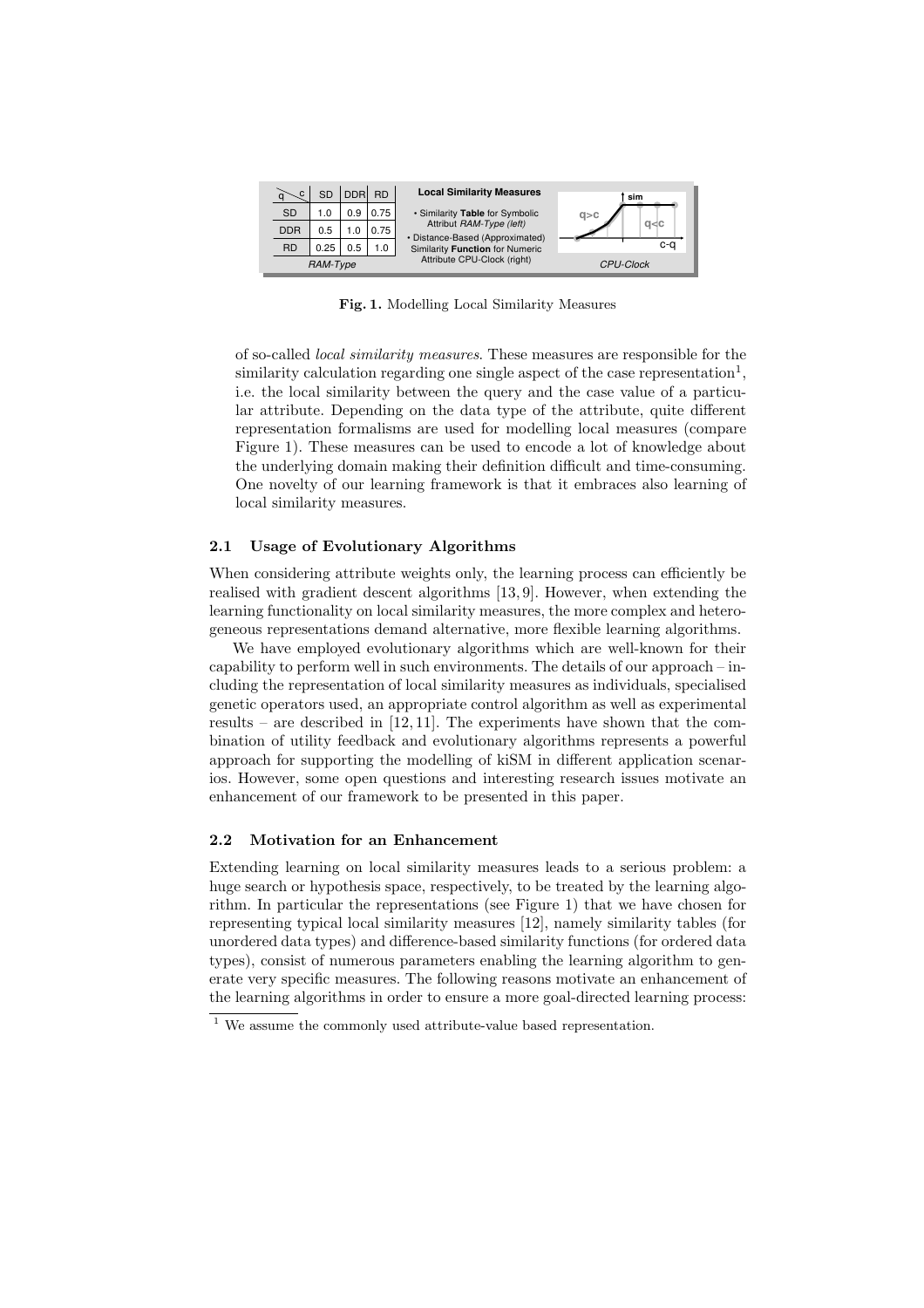- Especially when obtaining little training data, huge search spaces increase the risk that the learner creates models (here, similarity measures) that fit "too" good to the training data, while showing poor performance and little ability in generalising on some independent test data set. This behaviour is known as "overfitting" in many machine learning approaches.
- Due to the chosen representation, the huge search space is populated with plenty of (local) similarity measures whose usage in practice is highly improbable. Hence, the evolutionary algorithm wastes time searching regions of the search space which do not correspond to "realistic" measures. Since evolutionary algorithms are well-known to be very demanding regarding computational resources, a speeding up of the learning process will increase the applicability of our framework in commercial practice.
- Completely manual definition and fully automated learning of knowledgeintensive similarity measures are two extremes of a wide spectrum of modelling possibilities [10]. Both approaches are coupled with certain advantages and disadvantages. For example, learning might result in suboptimal measures (e.g. caused by overfitting) while a manual definition might lead to unacceptable development costs. In order to benefit of the advantages of both approaches, it seems promising to apply a hybrid approach. This means, one should consider easily available knowledge by defining it directly, while learning unknown or uncertain knowledge by applying our framework.

The three mentioned issues are the foundation of the extensions presented in the following. Here, the basic idea is to exploit easily available background knowledge in order to restrict the hypothesis space to be considered by the evolutionary algorithm. Therefore, we identified two main sources of background knowledge that can be exploited easily and utilised to improve the process of learning similarity measures.

# 3 Determination of Knowledge Sources

The knowledge sources we employ to enhance the learning can be divided into two groups: Firstly, the used representation of local similarity measures allows us to define several forms of meta knowledge representing general demands on the appearance of learnt measures. Secondly, the aid of a knowledge engineer and the incorporation of his/her *expert knowledge* into the learning process may be rewarding (see Section 3.2).

#### 3.1 Similarity Meta Knowledge

Experience in the practical usage of CBR systems has shown that most of the similarity measures that are applied feature certain characteristics. We refer to that kind of experience as similarity meta knowledge.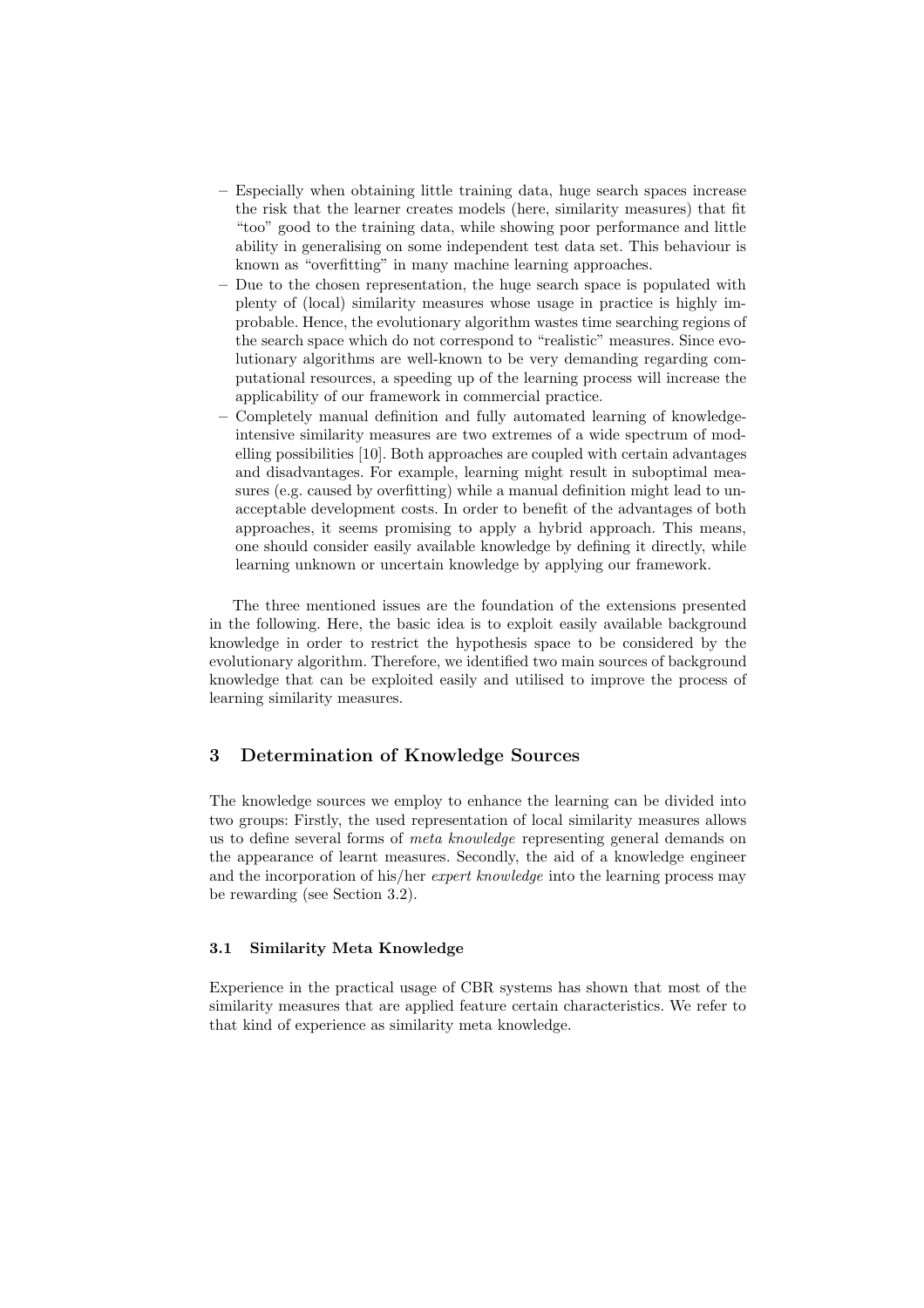#### 3.1.1 Heuristic Constraints

There are awkward definitions for similarity measures (e.g. non-reflexive) which actually contradict the CBR paradigm, according to which similar problems have similar solutions, and which thus are very improbable to be used in practice. Nevertheless, those peculiar measures are part of the search space and, accordingly, have the chance of getting involved in the learning process. Defining a set of basic heuristic constraints, that should be fulfilled by local similarity measures, we intend to exclude unusual, highly improbable metrics from the search and thus to restrict the search space.

Reflexivity Constraint Most similarity measures employed in practice are supposed to be reflexive, as any entity can be characterised as being maximally similar to itself. Hence, if there is no justified reason to make use of non-reflexive similarity measures, the constraint for reflexivity of a local similarity measure  $sim_A$  for attribute  $A$  seems to be advantageous:

 $c_{refl} = \ll sim_A(x, x) = 1 \ \forall x \in D_A \gg$ 

Symmetry Constraint The idea of introducing a symmetry constraint is inviting, since its application would approximately halve the search space. In the case of a symbolic attribute  $A_s$  with  $|D_{A_s}| = n$ , for example, the number of alterable entries in the respective similarity measure (individual) sinks from  $n^2$  to  $\frac{n^2+n}{2}$ . The symmetry constraint is denoted as follows:

 $c_{symm} = \langle \langle \sin A(x, y) \rangle = \langle \sin A(y, x) \rangle \rangle \forall x, y \in D_A \rangle$ 

Of course, in many application scenarios, asymmetric local similarity measures are indispensable (e.g. in product recommendation systems).

Monotony Constraint According to common understanding, larger distances between the query's and case's value of an attribute make them more dissimilar, while smaller ones let them appear rather similar. Based on that foundation, we now define a constraint for monotony (only applicable to distance-based similarity functions, i.e. for ordered data types):

$$
c_{mon} = \langle \langle \sin A(x, y_2) - \sin A(x, y_1) \rangle \le 0 \quad \forall x, y_1, y_2 \in D_A
$$
  
with  $0 \le y_1 - x \le y_2 - x$  or  $x - y_2 \le x - y_1 \le 0 \rangle \rangle$ 

### 3.1.2 Mining Knowledge from the Case Base

Considering a single local similarity measure  $sim$ , one can say that the similarity knowledge that is included in  $sim$  is distributed over several elements: in the case of similarity tables over its  $n^2$  entries and in the case of similarity functions over a few parameters or sampling points describing that function.

Without any doubt, some of the measure's elements can be characterised as carrying "more valuable knowledge" insofar as they are consulted more frequently. That means they are more frequently used to determine a query's and a case's similarity regarding the respective attribute. Therefore, we ought to aim that those parts of the measure are outmost correct, as an erroneous similarity definition in these regions would have a higher negative impact on the CBR system's overall performance. An example for such a region is, in the case of a distance-based similarity function the area around the y-axis, i.e. all  $\sin A(x, y)$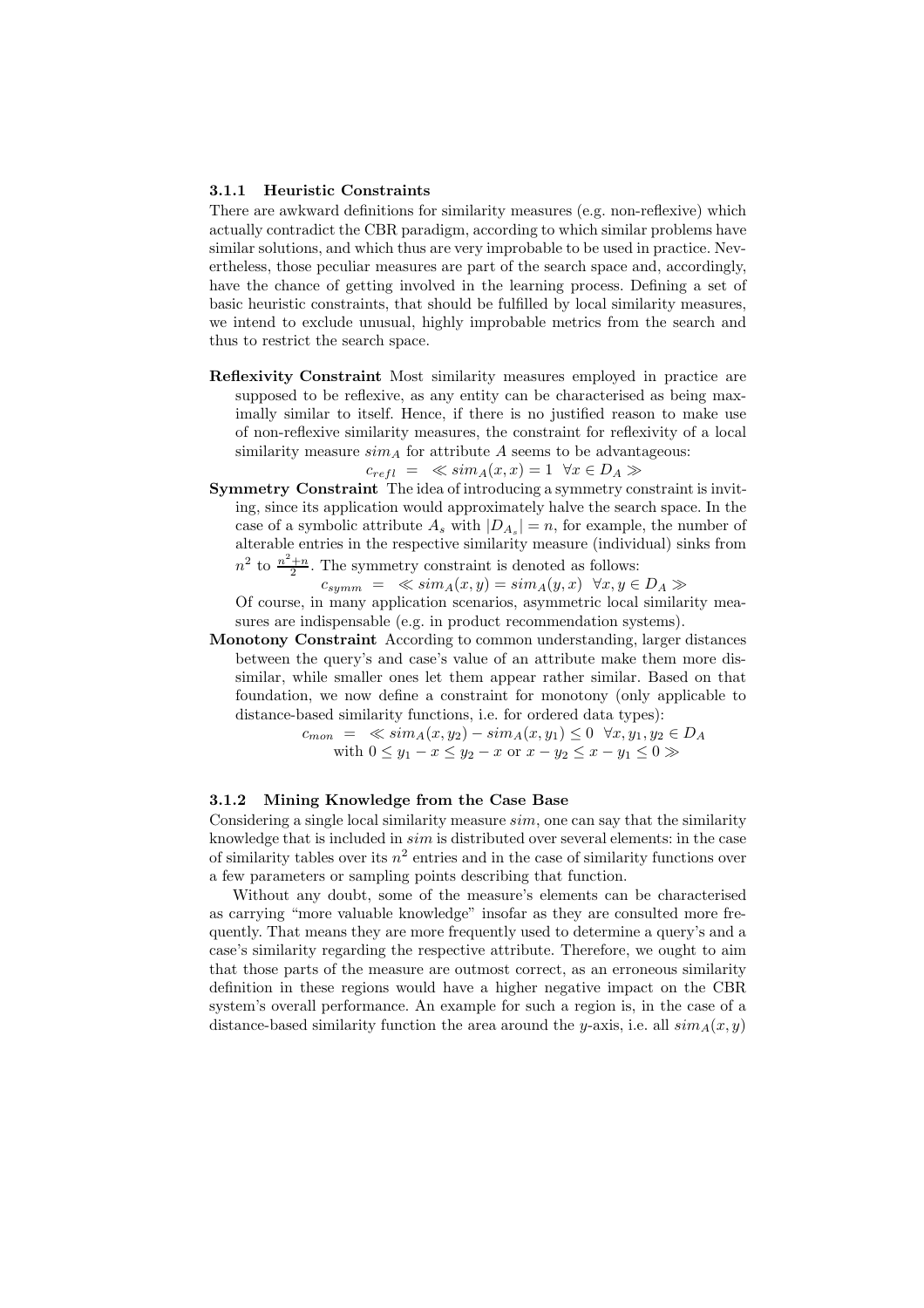with  $|x - y|$  near zero. For a learning algorithm this implies that it should focus more on such "high-importance regions", searching more thoroughly there, while it should be permitted to spend less effort in other "low-importance regions".

But, which regions are of high importance? We intend to answer that question in the following by means of a statistical case base analysis. In so doing, we want to find out (specifically for single attributes and local similarity measures, respectively) which entries within a similarity table and which regions of a similarity function's domain are more frequently consulted and which can thus be considered to be of higher importance. We need to stress in prior, that all considerations we are doing here, presume a sufficiently substantial case base which in particular is also representative (in its attribute-value distributions for all attributes) for queries occurring typically in practice.

Illustrating our idea of obtaining knowledge from analysing case data, we present a little example regarding a local similarity measure for a symbolic attribute  $A_{optDirive}$ , which describes optical disc drives and which might be used in an application scenario where personal computers are described.

We assume a case base CB of 160 cases whose attribute values for  $A_{\text{opt}Drive}$ (with  $D_{A_{\text{outDrive}}} = \{ CD-R, CD-RW, DVD-R, Combo, DVD-RW \}$ ) are set according to Figure 2. That distribution is called attribute-specific value frequency (cf. Definition 1) and we proceed on the assumption that it is representative and reflects the frequency with which certain values from  $D_{A_{\text{entDrive}}}$  occur in practice.

Definition 1 (Attribute-Specific Value Frequency). Let A be an attribute with domain  $D_A$  and  $CB = \{c_1, \ldots, c_m\}$  a case base. The **attribute-specific** value frequency  $h_A$  is defined as  $h_A: D_A \to \mathbb{N}$ 

 $x \mapsto \sum_{i=1}^m \delta(c_i.A, x)$ where  $\delta(x, y) = 1$ , if  $x = y$ , and  $\delta(x, y) = 0$ , else.

To find out which combinations of certain case values and query values occur how often (and thus to find out which elements of the respective similarity table are supposed to be consulted how frequently), we pursue a leave-one-out test strategy as formalised in Definition 2: Each  $c \in CB$  is used once as a query, while being excluded from the case base at that point of time, and it is summed up how many table look-ups (separately for each table element) have to be performed when carrying out an entire retrieval with c as query.

Although our example was designed for a symbolic attribute we want to emphasise that this analysis can be applied to numeric attributes as well. Then, however, the determined consultation frequencies refer to specific case-query distances, i.e. parts along the similarity function's x-axis instead of single elements within a similarity table.

Definition 2 (Local Similarity Measure Consultation Frequency). Let  $CB = \{c_1, \ldots, c_m\}$  be a case base and let A be an attribute with domain  $D_A =$  $[A_{min}, A_{max}]$ , if A is numeric, and  $D_A = \{d_1, \ldots, d_n\}$ , if A is symbolic, respectively. Moreover, let sim<sub>A</sub> be a local similarity measure for A an let  $h_A$  be the attribute-specific value frequency. Then, the **consultation frequency** of  $\sin A$ and  $D_A$ , respectively, is the auto correlation of  $h_A$ , which is defined as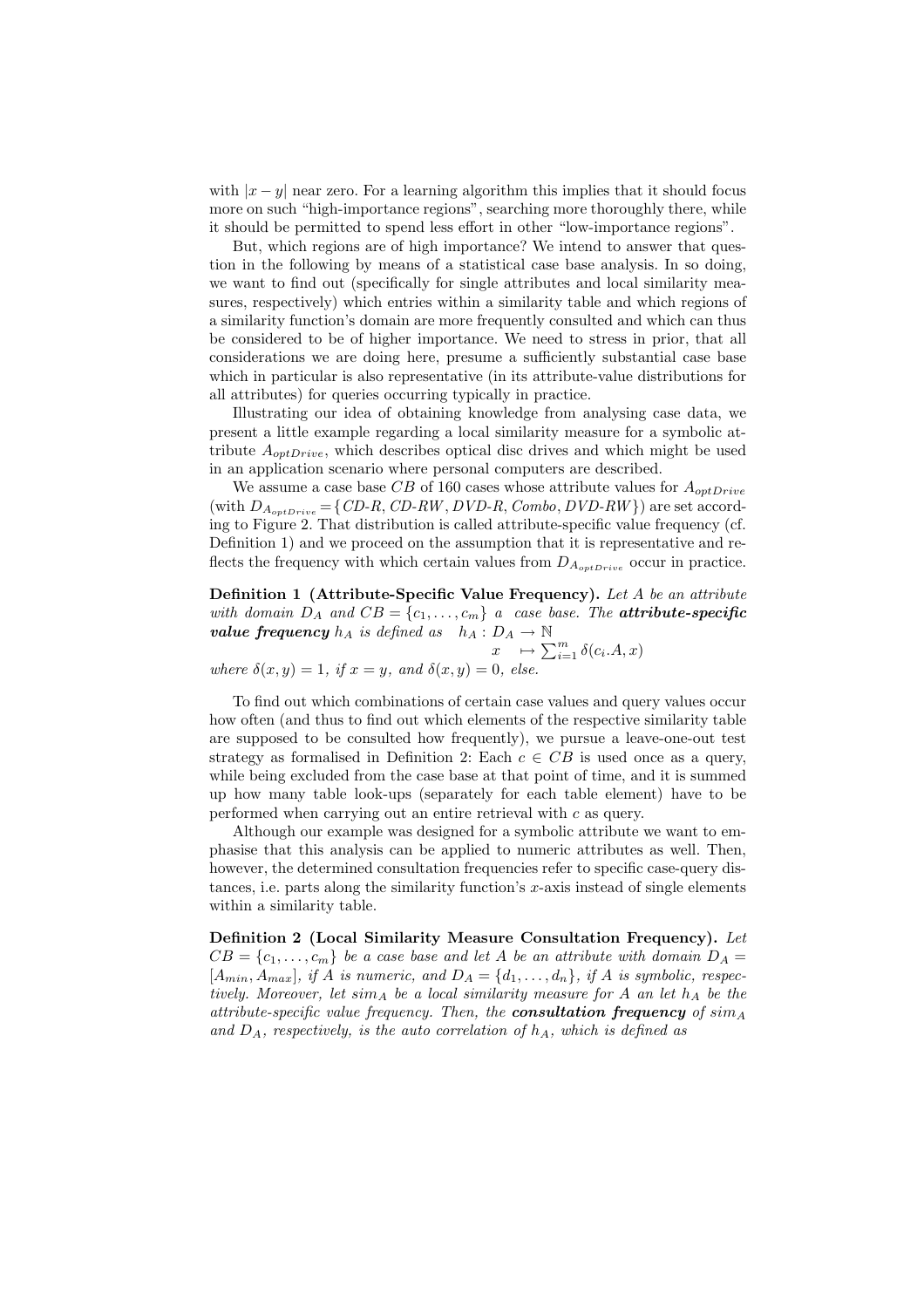– if A is numeric:  $c_n : D_A \to \mathbb{N}$  $d \mapsto \begin{cases} \sum_{i=-\infty}^{\infty} h_A(i) \cdot h_A(i-d) & \text{if } d \neq 0 \end{cases}$  $\sum_{i=-\infty}^{\infty} h_A(i) \cdot (h_A(i) - 1)$  else  $-$  if A is symbolic:  $c_s : D_A \times D_A \rightarrow \mathbb{N}$  $(x, y) \longrightarrow$  $\int h_A(x) \cdot h_A(y)$  if  $x \neq y$  $h_A(x) \cdot (h_A(x) - 1)$  else

In that definition the mentioned leave-one-out strategy is taken into consideration by the "else" cases: If a certain case  $c_j$  is used as query during (leaveone-out) retrieval and in so doing is excluded from  $CB$ , the number of cases  $c_i$ , for which it holds  $c_i.A = c_j.A$ , must be decreased by one. Figure 2 summarises the results for the given example and highlights high vs. low importance regions of  $sim_{\text{orb} \rightarrow \text{rive}}$ 's similarity table with different shades of gray.

| Consultation Frequencies Cs(x,y) from Leave-One-Out Test |                    |  |          |      |       |      | Low vs. High Importance Regions |                    |  |        |      |  |  |  |                          |
|----------------------------------------------------------|--------------------|--|----------|------|-------|------|---------------------------------|--------------------|--|--------|------|--|--|--|--------------------------|
| <b>D</b> optDrive                                        | <b>NA</b> optDrive |  | c        | CD-R | CD-RW |      |                                 | DVD-R Combo DVD-RW |  | c      | CD-R |  |  |  | CD-RW DVD-R Combo DVD-RW |
| CD-R                                                     | 15                 |  | $CD - R$ | 210  | 560   | 420  | 700                             | 350                |  | CD-R   |      |  |  |  |                          |
| CD-RW                                                    | 40                 |  | CD-RW    | 585  | 1560  | 1170 | 1950                            | 975                |  | CD-RW  |      |  |  |  |                          |
| DVD-R                                                    | 30                 |  | DVD-R    | 435  | 1160  | 870  | 1450                            | 725                |  | DVD-R  |      |  |  |  |                          |
| Combo                                                    | 50                 |  | Combo    | 735  | 1960  | 1470 | 2450                            | 1225               |  | Combo  |      |  |  |  |                          |
| DVD-RW                                                   | 25                 |  | DVD-RW   | 360  | 960   | 720  | 1200                            | 600                |  | DVD-RW |      |  |  |  |                          |

Fig. 2. Example for Low and High Importance Regions in a Similarity Table

#### 3.1.3 Exploitation of the Knowledge

The crucial issue, after having defined heuristic constraints and/or conducted a case base analysis, concerns the employment of the knowledge obtained. In the former case a straightforward application of the constraints is possible: Local measures not conforming to those heuristics are disregarded and excluded from the search. For knowledge about high/low importance regions we have defined two approaches by means of which the knowledge about consultation frequencies  $c_n$  or  $c_s$  can be incorporated into the optimisation process.

#### a) Granularity Restriction

Each entry  $v$  in a similarity table as well as each sampling point's similarity value v can be chosen from [0; 1]  $\subset \mathbb{R}$ . Accordingly, a self-evident strategy to efficiently restrict the search space is to introduce a grid for the respective similarity value v forcing it to be an element of  $\{0, \frac{1}{g}, \ldots, \frac{g-1}{g}, 1\}$ , where  $g \in \mathbb{N}^+$  determines the allowed degree of granularity.

The results from a statistical case base analysis may be perfectly used to determine appropriate granularities. On the one hand, the consultation frequency  $c_s(x, y)$  of a specific entry in a similarity table may be very high. So, this entry is supposed to be consulted very frequently and therefore should be adjusted as accurate as possible. Moreover, this reveals that the case base contains a lot of information about the combination "x as query value and y as case value". Then,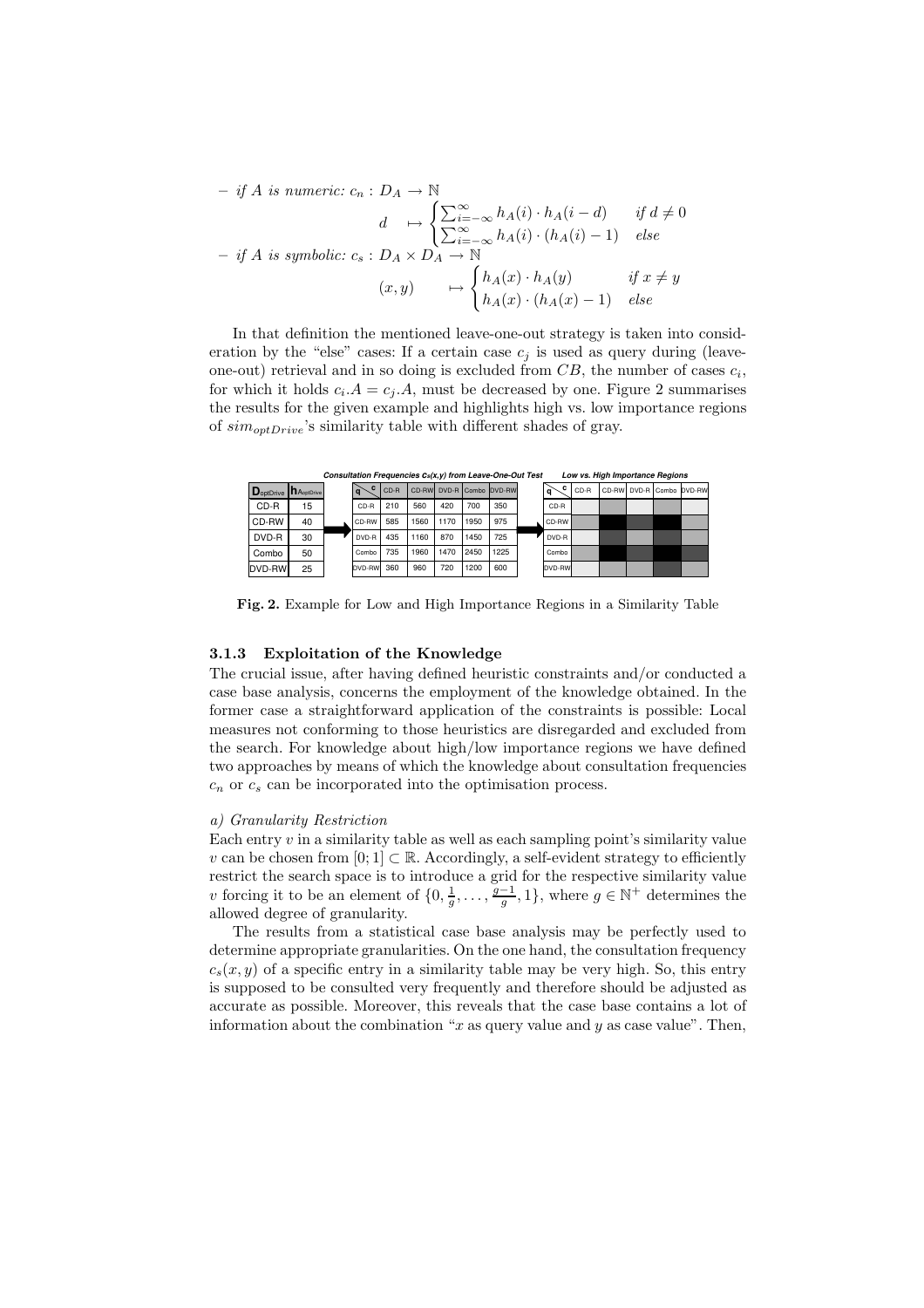one may conclude that learning of  $\sin A(x, y)$  is less vulnerable to overfitting and that its value may be chosen on the basis of a higher granularity.

On the other hand,  $c_s(x, y)$  may be rather low. Then, a fine-grained definition for  $sim_A(x, y)$  is, generally speaking, not necessary or, at least, not very important (regarding the CBR system's overall performance). Furthermore, the low value of  $c_s(x, y)$  suggests that CB features little information about that casequery combination for attribute A only. Hence, learning  $sim_A(x, y)$  suffers from a high risk of overfitting, so that the restriction of  $sim_A(x, y)$  to a comparatively low number of possible values seems promising.

The following definition introduces our approach to restrict the search space via granularity levels.

Definition 3 (Granularity Values from Consultation Frequencies). Let A be an attribute with domain  $D_A$ ,  $CB$  a case base of m cases and  $sim_A$  the local similarity measure under consideration

- where  $sim_A(x, y) \in [0, 1]$  with  $x, y \in D_A$ , if A is symbolic
- with sampling points  $s_k ∈ [A_{min} A_{max}, A_{max} A_{min}]$  (k ∈ {1,...,s}) and belonging similarity values  $sim_{s_k} = sim(x, y)$  with  $x - y = s_k$ , if A is numeric.

Then, it holds for the granularity value  $g$ :

$$
- if A is symbolic: \quad g = 1 + \left\lceil \frac{c_s(x,y)}{m^{\gamma}} \right\rceil
$$
  
- if A is numeric: \quad  $g = 1 + \left\lceil \frac{\int_{s_k - \delta}^{s_k + \delta} w(x, s_k) \cdot c_n(x) dx}{m^{\gamma}} \right\rceil$  with  $\delta = \frac{2 \cdot (A_{max} - A_{min})}{s - 1}$   
and  $w(x, y) = 1 - \frac{|x - y|}{\delta}$ 

where  $\gamma$  is a parameter to scale the entire granularity assessment.

In the case of dealing with a symbolic attribute, the consultation frequencies can be employed directly to determine appropriate granularity values. As A's domain is continuous, if it is a numeric attribute, the computation of integrals is necessary. However, because the amount of available case data is finite, that calculation scales back to forming according finite sums instead of integrals. In practical tests we found that setting  $\gamma = 1$  produces convincing results. While this granularity approach may be employed for all kinds of local measures, the following strategy works for numeric attributes only.

#### b) Modified Sampling Point Distribution

In [12] we have presumed that the sampling points, that are used to represent a distance-based similarity function  $sim_A$ , are distributed uniformly over  $I_A$  $[A_{min}-A_{max}, A_{max}-A_{min}]$  of  $sim_A$ . As mentioned above some regions of  $I_A$  may be of less importance than other ones—namely those regions with a rather low consultation frequency  $c_n$ . Consequently, in those regions we actually need not to interpolate  $sim_A$  as elaborate as in other, high-importance regions. So, less sampling points ought to be placed in the former, while a higher sampling rate and thus a better approximation of  $sim_A$  seems suitable for the latter regions. In short, an equidistant distribution of sampling points does not correspond to nuances in consultation frequency. In [7] we present an algorithm that distributes the sampling points with respect to computed consultation frequencies.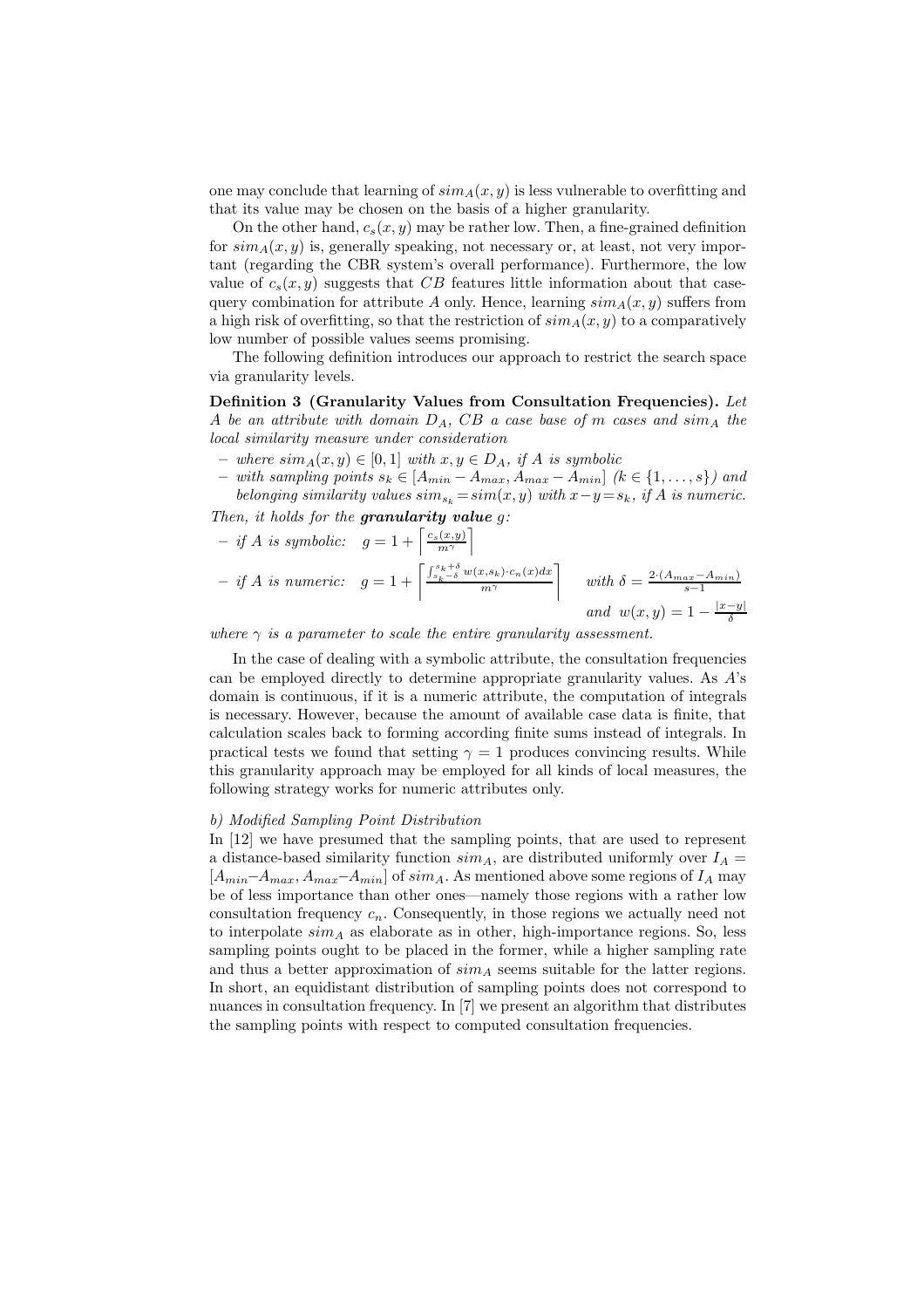#### 3.2 Expert Knowledge

Without learning functionality, a similarity measure's competence relies exclusively on the expert modelling it. Contrary, if the knowledge engineer lacks sufficient domain knowledge, the only way to obtain adequate retrieval knowledge is via machine learning (provided that training data is available). Thus, as proclaimed in Section 2.2 a combination of these two converse ways to define similarity measures permits several advantages:

- The knowledge acquisition effort is decreased. The expert first issues his/her (partial) knowledge about the respective measure, and the remaining parts of the similarity measure are learnt automatically.
- Since the expert is not urged to specify the similarity measure completely, he/she is not forced to make educated "guesses" about elements of the measure he/she actually does not know much about.
- Due to the additional partial knowledge given by the expert, the learner might less likely tend to overfit its learning results to the training data.

In the following we examine three strategies to incorporate a knowledge engineer's partial knowledge into the learning process.

## 3.2.1 Attribute and Weight Preferences

Feature weights have a crucial influence on the entire similarity calculation [9]: A wrong choice of weights can distort the entire similarity assessment, even if a lot of effort has been put into tuning local measures. Experts usually do not care or cannot say, whether  $A_1$  is two or three times as important as  $A_2$ . We argue that it is much easier for an expert to formulate a number of preference relations by which he/she can determine a partial order of weights, ordered with respect to the relevance of the corresponding attributes. The task of assigning concrete numerical values to the weights can then be left to a learning algorithm.

An expert may, for example, utter that he/she considers  $A_1$  to be less important than  $A_3$ ,  $A_2$  to be more important than  $A_3$ , while having no idea about  $A_4$ 's importance. The number of allowed weight values for  $w_1, \ldots, w_4$ —and thus the number of corresponding individuals that may be created in the scope of an evolutionary algorithm—is reduced when those relational constraints are taken into consideration. Of course, the degree of restriction depends on the number of preference relations the expert is able to provide.

#### 3.2.2 Expert Estimations

The situation for local similarity measures, is even worse, because here a large number of concrete parameter or similarity values has to be devised for each attribute. As a consequence, many of the values that have to be determined during a manual definition of a similarity measure are left to the expert's intuitiveness and thus mostly represent estimations of the correct value only. Nevertheless, even estimated values may help to support and bias the learning process: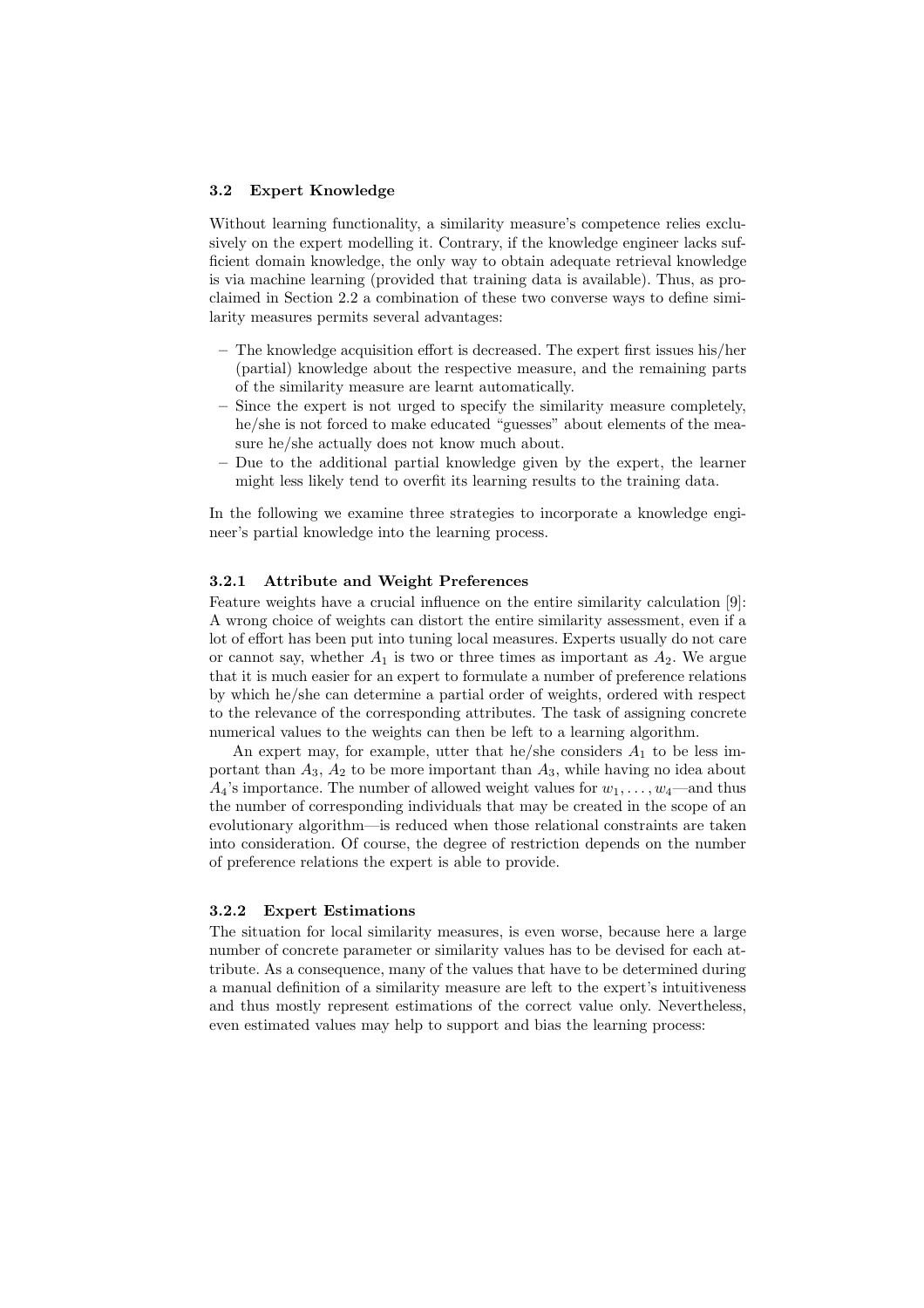- Bounds Approach An obvious possibility enabling an expert to directly cut off parts of the search space is by allowing him/her to define lower and upper bounds for specific similarity values. For instance, he/she may decide that for a symbolic attribute's values  $d_1$  and  $d_2$  it holds:  $sim(d_1, d_2) \in [0.6; 0.8]$ . Consequently, the learning algorithm does not have to take the whole interval  $[0; 1]$  into consideration for  $sim(d_1, d_2)$ , but only that subinterval.
- Confidence-Based Approach In response to the increased specification effort of the bounds approach (e.g.  $2n^2$  bound values for a similarity table) we also introduce a more human-centred, confidence-based approach. Here, the expert may (eventually only partially) define the similarity measure in the usual manner, but is allowed to add an assertion about his/her level of confidence  $c \in C = \{uncertain, low, average, high, certain\}$  regarding his/her specification. For example, he/she may state  $sim(d_1, d_2) = 0.7$  and  $c_{sim(d_1,d_2)} = high$  to express that it holds  $sim(d_1, d_2) \approx 0.7$ .

The specificational effort is less for the second approach as confidence levels may be defined for an entire measure as a whole or a part of it (e.g. for a number of rows in a table). The semantic of levels from C may be interpreted differently by the learner, e.g. depending on the application domain or on the knowledge engineer's experience. This means, the search space restriction induced by confidence levels is not as strict and inflexible as the one induced by bound specifications.

#### 3.2.3 Exploitation of Structured Data Types

The knowledge engineer is fully responsible for the definition of the CBR system's vocabulary knowledge as well. That task comprises not only the definition of an appropriate case representation, but also the determination of attributes and their data types. Knowledge about the vocabulary, in particular about structured data types, can be employed a-priori to restrict the search space. With the term "structured data types" we here refer to symbolic data types, namely taxonomic and ordered symbolic data types, whose values  $D = \{d_1, \ldots, d_n\}$  can be arranged in a tree structure or total order, respectively. Of course, that taxonomic/total ordering effects the belonging local similarity measures and the way the similarity between a query and a case value is computed [2].

Our approach to exploit that kind of vocabulary knowledge is primarily based upon employing a more compact representation of local measures as an evolutionary algorithm's individuals (more compact compared to a similarity table with  $n^2$  entries). For instance, for taxonomic symbolic attributes we defined similarity tree individuals (consisting maximally of  $2n-1$  entries), devised appropriate specialised genetic operators for those individuals and thus enabled the EA to directly operate on tree structures. The actual search space restriction is reached not only by that more compact representation of local measures, but also via implicit constraints (e.g. restrictions of the similarity values to be associated with single tree nodes) that hold for parts of taxonomic/ordered symbolic individuals. A more detailed description of that approach can be found in [7].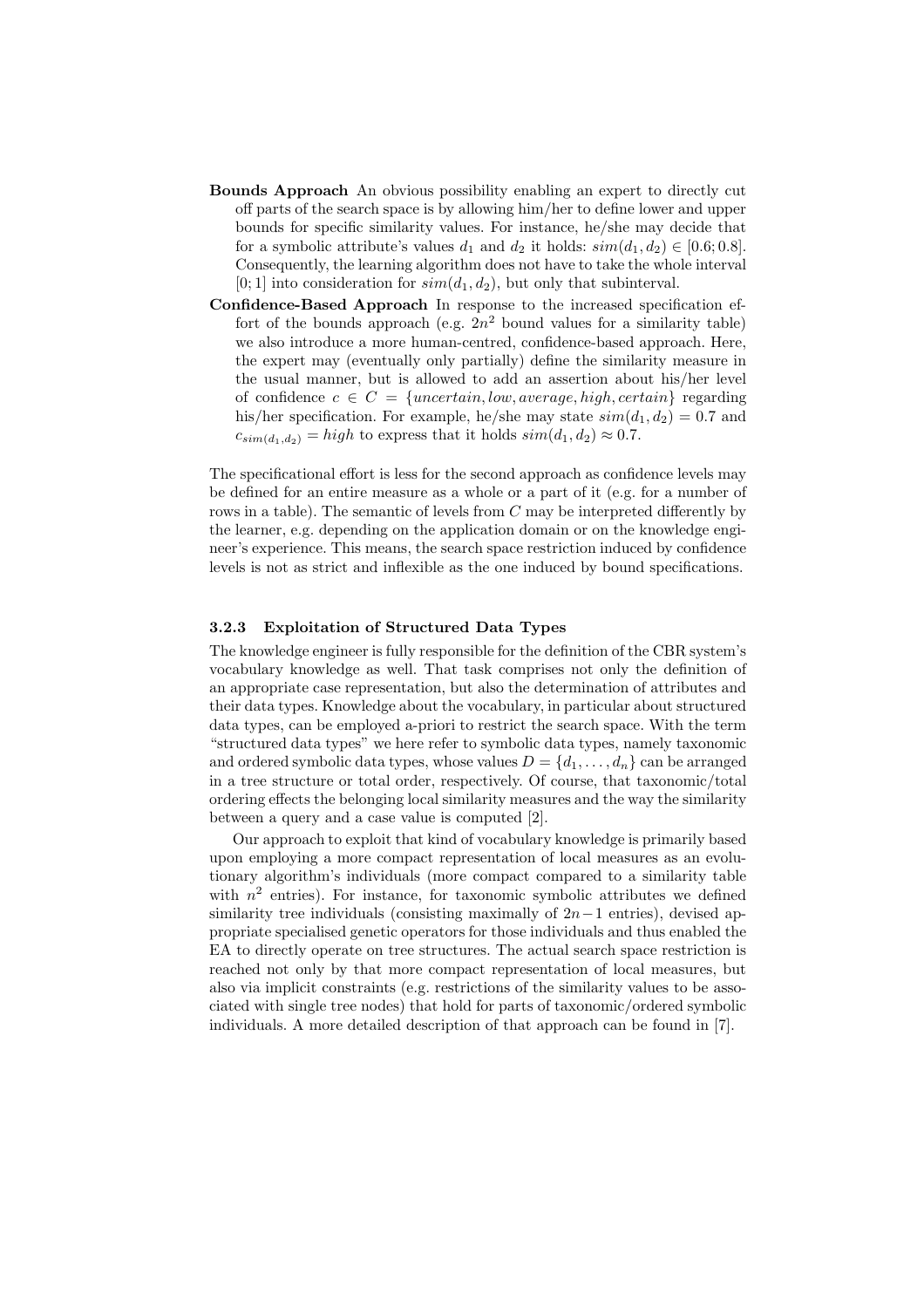## 4 Incorporation of Background Knowledge

As mentioned in the previous section it is one of our aims to restrict the search space by exerting a bias on the respective learning algorithm so that it prefers certain regions of that space to other ones or completely avoids searching some subspaces of the entire search space.

### 4.1 Knowledge-Based Optimisation Filters

In order to realise the restriction of the search space we introduce the concept of knowledge-based optimisation filters (kbOF) restricting the search space. With that term we refer to entities that, on the one hand, hold the gathered knowledge concerning the learning of similarity measures. On the other hand, they are meant to play an active role to explicitly direct the search. As similarity measures are composed of several elements (e.g. a local measure for each attribute of the chosen case representation), we should avoid using a single filter for the entire measure. Instead, the definition of a special kbOF for each attribute (i.e. each local measure) as well as one additional filter for the feature weights is necessary. Hence, for a case representation consisting of n attributes we need  $n + 1$  filters.



Fig. 3. Example of a Knowledge-Based Optimisation Filter for  $A_{optDirive}$ 

In particular, each kbOF for a local similarity measure (we disregard feature weights here) may include the following pieces of knowledge:

- set of heuristic constraints (e.g. constraint for symmetry)
- set of granularity values  $q$
- list of non-equidistantly distributed sampling points for numeric attributes
- set of bound specifications (subintervals of  $[0, 1]$ )
- set of expert-estimated similarity values with corresponding confidence levels
- characteristic information on how to exploit structured data types, only for (taxonomic and ordered) symbolic attributes

In Figure 3 we give a visualisation of a possible kbOF for the example of attribute  $A_{optDrive}$  introduced in Section 3.1.2.

## 4.2 Intervening the Learning Process

An important question is how a kbOF interferes with the search process in order to exert a bias toward certain types of similarity measures. Our approach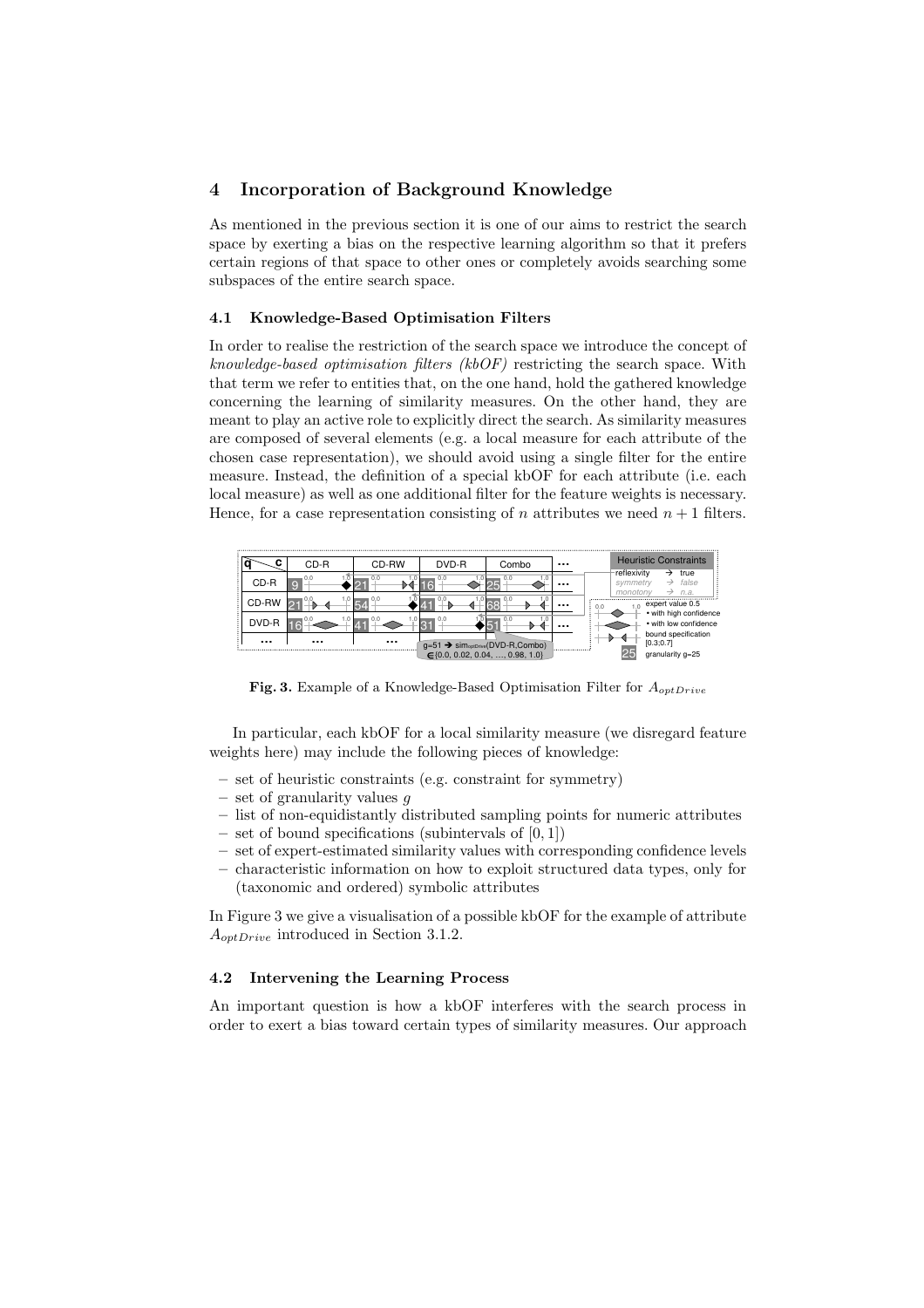considers the filter's background knowledge already during the creation of new hypotheses, i.e. during the creation of new candidate similarity measures. Here, the kbOFs' task is to supervise and control the generation of new candidates in such a way that no (or as few as possible) contradictions to its prior knowledge occur, i.e. hard constraints must always and soft ones should mostly be met.



Fig. 4. Intervention of Knowledge-Based Optimisation Filters

In the context of an EA this bias is supposed to be done during the generation of new individuals in the breeding stage of the evolutionary loop. At this, the kbOFs exert their influence at the level of chromosomes: Based on the information they carry, these filters may make some values for the genes of a new individual more probable or forbid other values, for instance. They are also allowed to adapt the behaviour of mutation and crossover operators by giving advice to them in form of particular parameter values. In Figure 4 we outline the simplified control algorithm with its three main phases and show how knowledge filters can intervene the creation of offspring in general. The refined breeding phase of the EA is extended by the layer of kbOFs, in which the actual intentions (concerning offspring creation) of the evolutionary algorithm are "filtered" so that they are in accordance to the filter's knowledge. Hence, a kbOF uses its heuristic, expert and statistical knowledge to manipulate the creation of descendants.

## 5 Evaluation

The main focus of our experiments is laid upon a comparison of filterless and kbOF-enhanced learning of similarity measures. We have chosen a set of classification and solution prediction<sup>2</sup> application domains from the UCI Machine Learning Repository<sup>3</sup> and used our learning framework to learn the similarity measures in such a way that the CBR system's prediction accuracy is maximised. The CBR system's classification decision and solution prediction are based on a specialised *k*-nearest neighbour approach [7].

### 5.1 Experimental Settings

The number of presented techniques to improve the learning of similarity measures is numerous and, accordingly, the number of definable kbOF is extremely

<sup>2</sup> Here, the accurate numeric value of a so-called solution attribute has to be predicted.

<sup>3</sup> http://www.ics.uci.edu/∼mlearn/MLRepository.html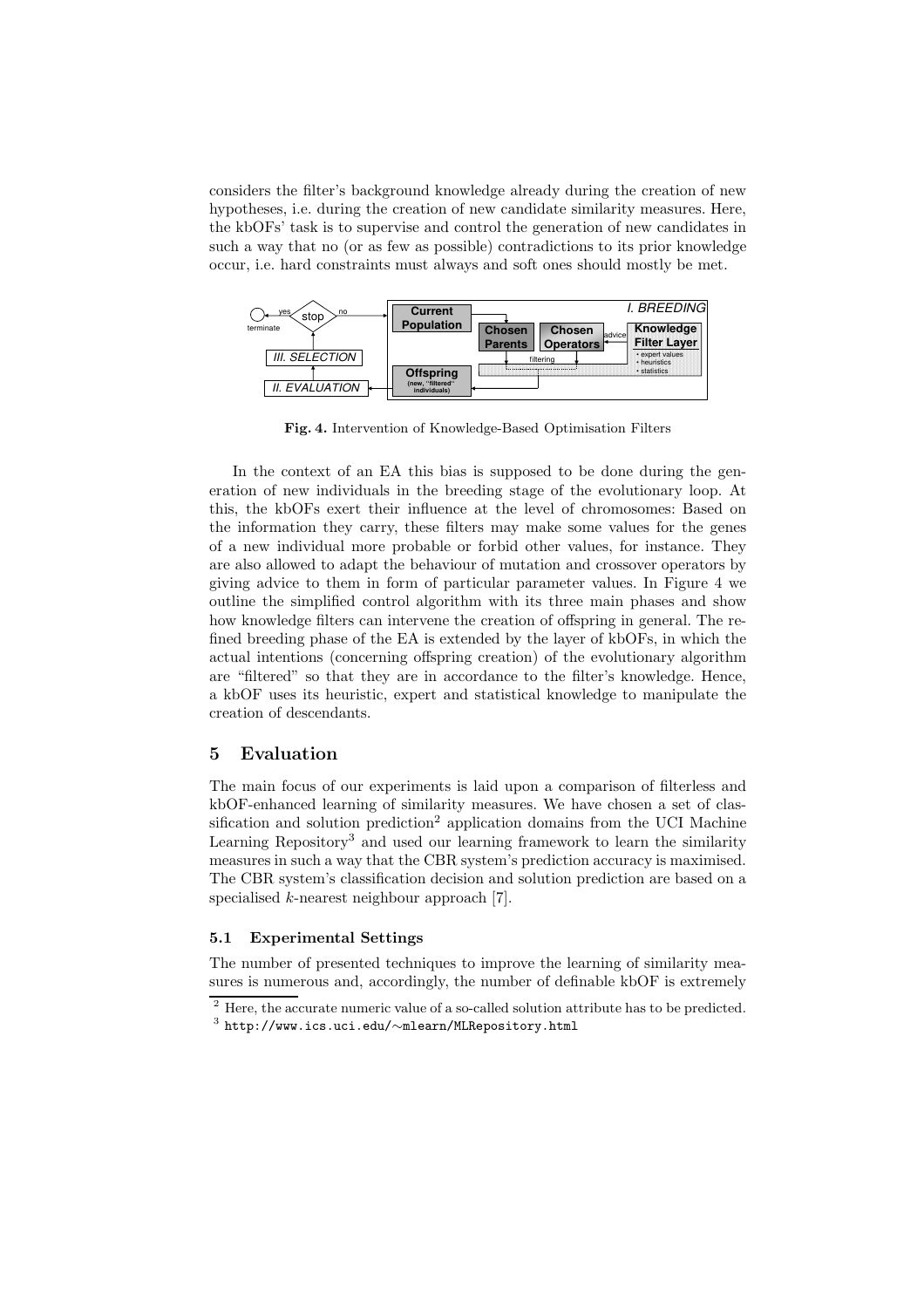high as well. Hence, to structure out experiments we have identified a number of classes of kbOF we compare against one another:

- m-Filters contain similarity meta knowledge only (cf. Section 3.1). This means, they may make use of the reflexivity, symmetry or monotony constraint, for example, or of an arbitrary combination of them. Moreover, they are allowed to employ the knowledge mined from the case base, e.g. by introducing a grid all similarity values have to fit in. It is important to emphasise, that m-Filters are of special interest since the knowledge acquisition effort to define them is only marginal.
- e-Filters are enhanced via specific expert knowledge. Hence, those knowledgebased optimisation filters can include bound specifications, expert estimations, confidence levels etc. Although e-Filters are also permitted to exploit the advantages of structured (taxonomic and ordered symbolic) attributes, none of our experiments covers these opportunities.
- me-Filters represent the combination of the former ones, incorporating both kinds of additional knowledge to guide the optimisation process.

Apart from comparing the effect of utilising several filter types we also distinguished between different amounts of training examples used for learning. In each experiment (consisting of 10 repetitions for each domain) we have split the set of available cases into a training and test data set,  $CB_{train}$  and  $CB_{test}$ . Then, we started the learning of similarity measures for incrementally increasing subsets (15, 25, 50, ... cases) of  $CB_{train}$  and calculated average classification and solution prediction (i.e. numeric difference between correct and predicted value of the solution attribute) accuracies, respectively, on  $CB_{test}$ .

#### 5.2 Results

All in all, the employment of knowledge-based optimisation filters led to improved learning results. The magnitudes of achieved improvements, however, differed enormously over the various application domains. In most cases, the me-Filter produced the highest learning improvements, which is plausible as those kbOFs had been enriched by the maximal amount of available background knowledge. Furthermore, it became obvious that the incorporation of expert knowledge in general generates higher gains than the usage of similarity meta knowledge only. This is not too surprising insofar as expert knowledge can be described as more exhaustive and substantial than similarity meta knowledge. That kind of outperforming, however, must be paid with the higher knowledge acquisition effort that has to be invested when employing expert knowledge.

In Figure 5 we summarise the achieved error reductions (exemplarily for two of the application domains we have chosen) for increasing training data sizes  $(x$ axis). The baseline similarity measure represents, on the one hand, a knowledgepoor (default) similarity measure, into whose construction no further knowledge engineering effort has been put, i.e. the similarity assessment is here based on an uninformed syntactic match. On the other hand, we illustrate the accuracies that resulted from a similarity measure that was obtained from filterless learning.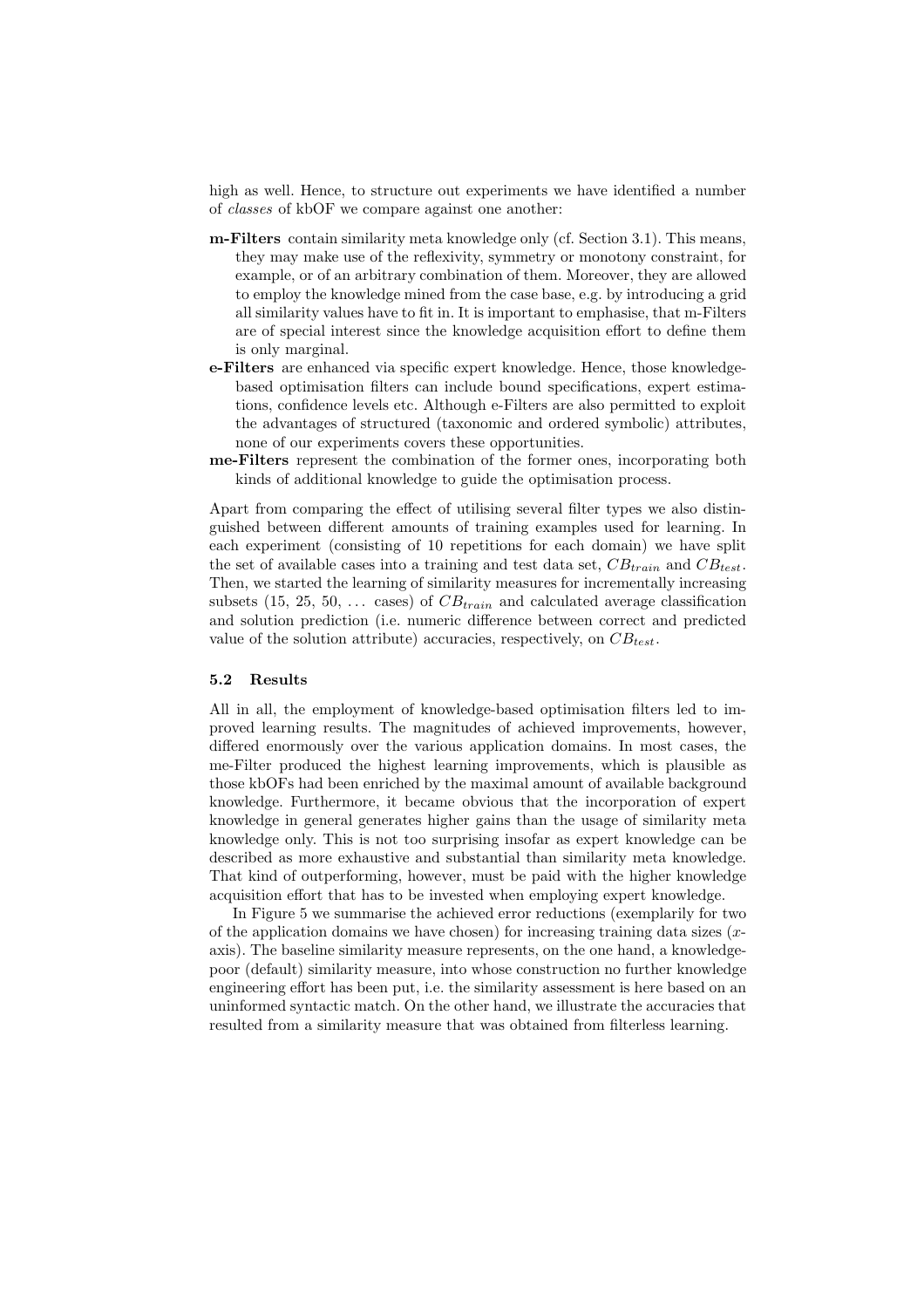

Fig. 5. Achieved Results for two Example Domains

The charts' subsequent data rows sketch the increased accuracies that could be gained due to the incorporation of explicit background knowledge through the mentioned three types of kbOFs.

So, for example, in the hayesroth domain (left chart) the additional knowledge yields the creation of high-quality similarity measures an thus of a k-nearest neighbour CBR classifier which produces a  $7\% - 17\%$  smaller classification error. In the housing scenario (prediction of real-estate prices) the resulting CBR system's prediction accuracy is increased clearly (relative improvements between 15% and 35%), especially for small training data sizes which means that the system's susceptibility to overfitting is reduced. Similar results could be achieved for the remaining application domains as well [7].

Although the additional learning improvements, that could be obtained due to the utilisation of kbOFs compared to filterless learning, varied with respect to application domain and training data sizes used, in Table 1 we summarise the average "kbOF gains" in percent  $(100\% \cdot \frac{error_{filtered}}{error\_error})$  $\frac{error_{filtered}}{error_{unfiltered}}).$ 

| $ S_{train} $ | 15        | 25        | 50       | 100    | <b>200</b> |
|---------------|-----------|-----------|----------|--------|------------|
| no kbOF       | $100.0\%$ | $100.0\%$ | 100.0%   | 100.0% | 100.0%     |
| m-Filter      | 93.6%     | 86.9%     | $90.1\%$ | 92.8%  | $93.6\%$   |
| e-Filter      | 83.2%     | 78.4%     | 80.9%    | 87.6%  | $94.5\%$   |
| me-Filter     | 83.2%     | 73.4%     | 80.2%    | 85.8%  | 91.9%      |

Table 1. Relative Reductions of Classification/Solution Predicition Errors due to kbOFs (averaged over 6 application domains)

# 6 Related Work and Conclusion

Besides the classic work to feature weight learning (for an overview see [13]), in the last years also learning of user preferences has come into focus of research [5, 6]. Concerning the exploitation of re-ranking feedback some work can be found in [6, 14]. While these approaches usually apply gradient descent algorithms, Jarmulak et al. presented an approach based on a genetic algorithm [8]. However, all these learning approaches are restricted to learning weights only and do not incorporate local similarity measures.